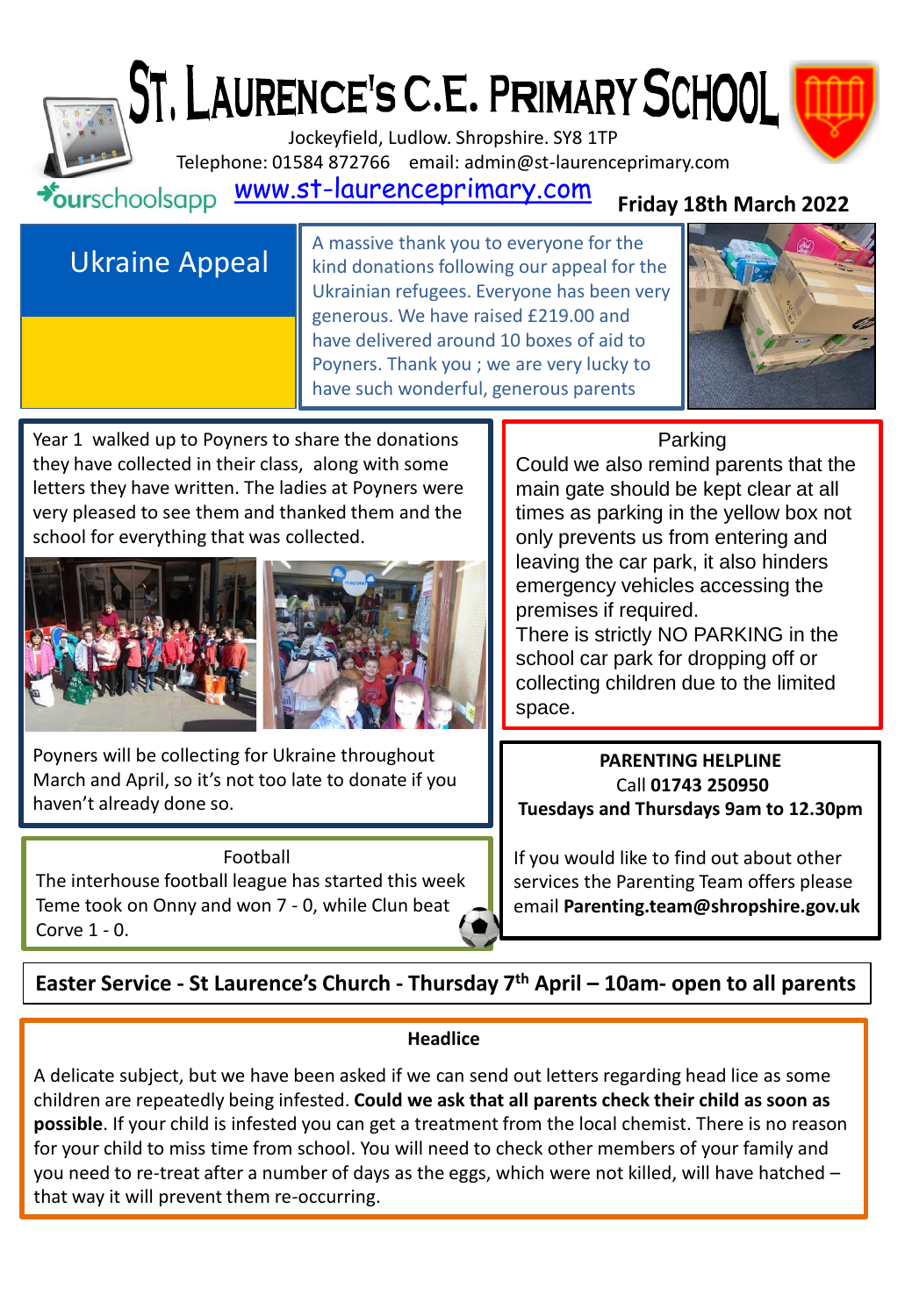

Thank you to everyone that has donated and bought a red nose our current total stands at **£361.50**

| Calenda<br><b>Diary Dates</b> |                                                   |
|-------------------------------|---------------------------------------------------|
| <b>March</b>                  |                                                   |
| 22 <sup>nd</sup>              | Football & Netball festival at Ludlow School - PM |
| 23 <sup>rd</sup>              | Year 4 swimming                                   |
| 26 <sup>th</sup>              | Football & Netball Tournament at Moor Park - PM   |
| 28 <sup>th</sup>              | Year 1 - Ludlow Castle                            |
| 30 <sup>th</sup>              | Year 4 Swimming                                   |
| <b>April</b>                  |                                                   |
| 4 <sup>th</sup>               | Y3 /Y4 Curling/Archery                            |
| 4 <sup>th</sup>               | Nursery Easter Extravaganza 9 - 10am              |
| $4^{th} - 6^{th}$             | Year 5 Pioneer Centre - Residential               |
| 6 <sup>th</sup>               | Year 4 Swimming                                   |
| 7 <sup>th</sup>               | Easter Service - St Laurence's Church - 10am      |
| 8 <sup>th</sup>               | Break up 3.30pm for Easter                        |
| $11^{th} - 22^{nd}$           | <b>Easter Holiday</b>                             |
| 28 <sup>th</sup>              | Reception & Year 6 Height and Weight Checks       |
| May                           |                                                   |

#### **30th – 5**

**June**  $8^{\text{th}} - 10^{\text{th}}$ 

#### **Half Term**

Year 6 London Trip – Residential 22nd Primary School Swimming Gala – 9.30am